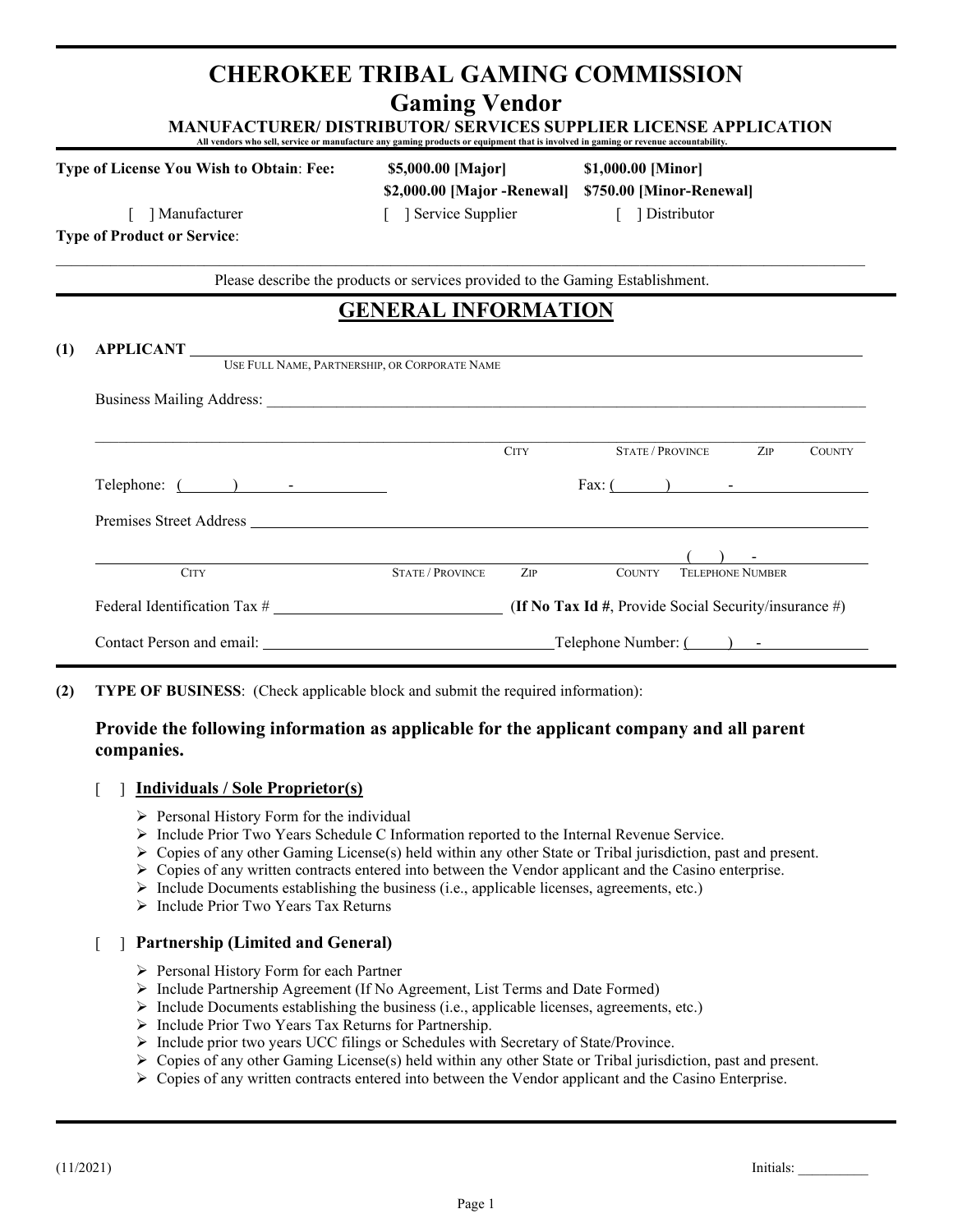### [ ] **Limited Liability Company**

- Personal History Form for each Member
- Copies of prior two years UCC Filings or Schedules with the Secretary of State.
- $\triangleright$  Organizational Documents and / or Member Agreements
- $\triangleright$  Include documents establishing the business (i.e., applicable licenses, articles, etc.)
- $\triangleright$  Include prior two years Tax Returns or Annual Reports
- $\triangleright$  Copies of any other Gaming License(s) held within any other State or Tribal jurisdiction, past and present.
- $\triangleright$  Copies of any written contracts entered into between the Vendor applicant and the Casino Enterprise.
- $\triangleright$  Include an organization chart which includes all parent, subsidiary, and related entities, and their relationships

### [ ] **Corporation (Publicly Traded and Privately Held)**

- Personal History Form for the following: Corporate Officers, Directors, and Shareholders Owning 5% of More of the Stock
- > Include Signed and Dated Certification of Corporation
- $\triangleright$  Include Corporation Bylaws
- $\triangleright$  Include Prior Two Years UCC Filings or Schedules filed with Secretary of State/Province
- $\triangleright$  Prior two years tax returns for the Corporation.
- $\triangleright$  Copy of Articles of Incorporation.
- $\triangleright$  Copies of any other Gaming License(s) held within any other State or Tribal jurisdiction, past and present.
- $\triangleright$  Copies of any written contracts entered into between the Vendor applicant and the Casino Enterprise.
- $\triangleright$  Include an organization chart which includes all parent, subsidiary, and related entities, and their relationships

#### **(3) LIST THE ADDRESS OF EACH OFFICE, WAREHOUSE, OR OUTLET WHERE YOU MANUFACTURE, STORE, OR SELL YOUR MANUFACTURED GOODS. IF MORE SPACE IS NEEDED, ATTACH ADDITIONAL SHEETS.**

| А.        | Premises Name         |                         |     |               |  |  |  |  |  |
|-----------|-----------------------|-------------------------|-----|---------------|--|--|--|--|--|
|           | <b>Street Address</b> |                         |     |               |  |  |  |  |  |
|           | <b>CITY</b>           | <b>STATE / PROVINCE</b> | ZIP | <b>COUNTY</b> |  |  |  |  |  |
| <b>B.</b> | Premises Name         |                         |     |               |  |  |  |  |  |
|           | <b>Street Address</b> |                         |     |               |  |  |  |  |  |
|           | <b>CITY</b>           | <b>STATE / PROVINCE</b> | ZIP | <b>COUNTY</b> |  |  |  |  |  |

#### **(4) PLEASE SUBMIT THE REQUESTED MATERIAL FOR ANY "YES" ANSWERS:**

#### **A. FINANCIAL INTEREST**

| $ Yes $ $  No$  |  | 1. Does any person or entity listed in section (2) have any financial or ownership interest in<br>any other gambling activity or enterprise? Provide full details.                                                                                                                                                                                                                                                                                                                                                                                     |
|-----------------|--|--------------------------------------------------------------------------------------------------------------------------------------------------------------------------------------------------------------------------------------------------------------------------------------------------------------------------------------------------------------------------------------------------------------------------------------------------------------------------------------------------------------------------------------------------------|
| [ ] Yes [       |  | No 2. Do any of the individuals in Section (2) have family members with a financial or ownership<br>interest in any other gambling activity or enterprise? (Include spouse, parents, children,<br>brothers / sisters.) Provide full details.                                                                                                                                                                                                                                                                                                           |
| $ $ $ $ Yes $ $ |  | [No 3. Does any person or entity, other than those listed in Section (2), have any financial or<br>ownership interest in this business? Provide a list, including names and details of interest.<br>Include any person who has a right to share in the profits of the gambling operations<br>(including assignees, landlords, etc.) or to whom any interest or share of profits has been<br>pledged as a security for the performance of a contract or sale, or whom has an obligation<br>for business liabilities relating to the gambling operation. |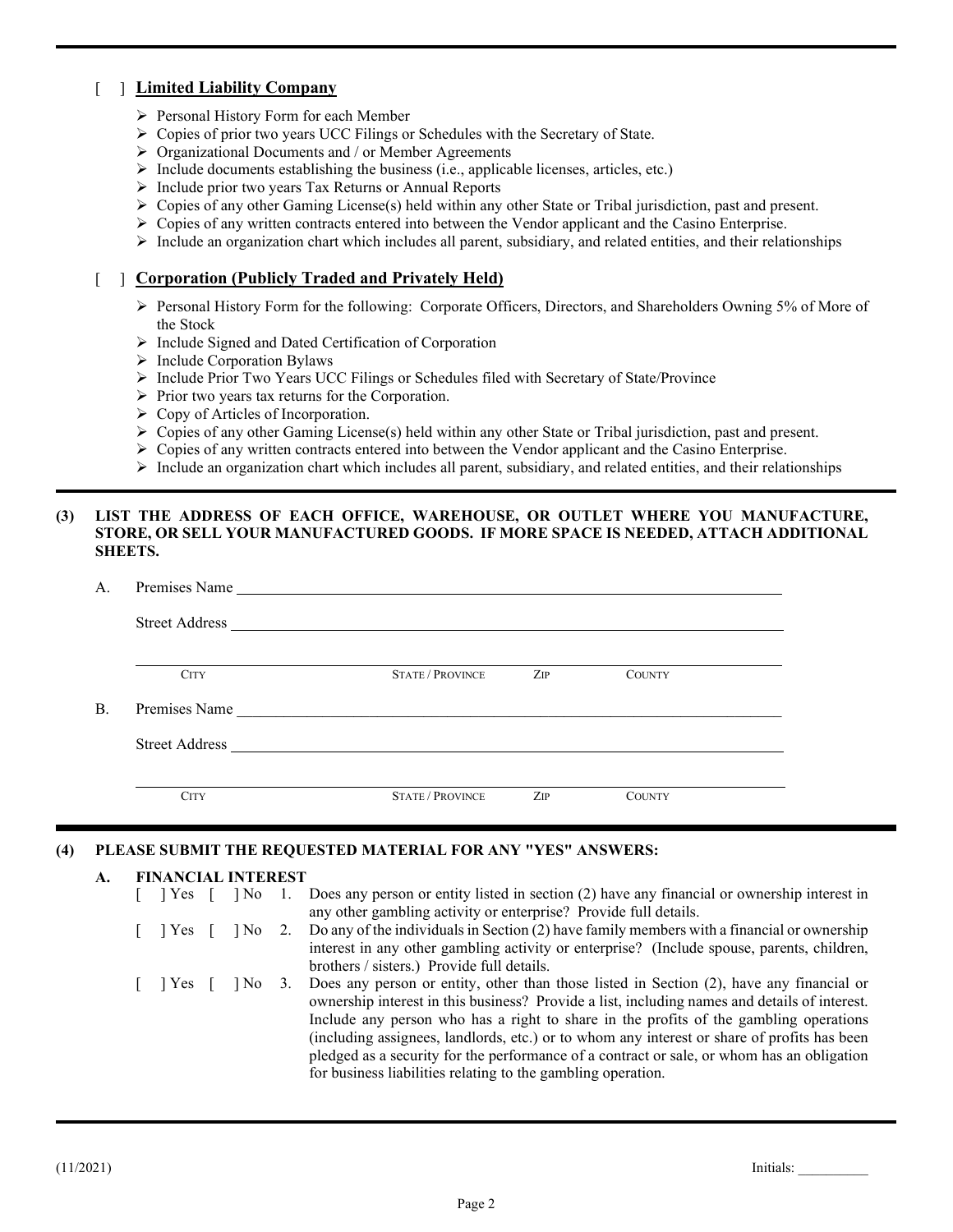|    | l Yes                                                             | $\log$ |      | 4. Does any person or entity have an option to purchase any share of the business (5% or<br>more)? Explain, giving details including names and terms of option.                                                                                                                                                                                                              |
|----|-------------------------------------------------------------------|--------|------|------------------------------------------------------------------------------------------------------------------------------------------------------------------------------------------------------------------------------------------------------------------------------------------------------------------------------------------------------------------------------|
|    | Yes                                                               | $\log$ | 5.   | Was the purchase or startup of the business a cash transaction (including cash from loans)?<br>Provide narrative statement as to original source of cash.                                                                                                                                                                                                                    |
|    | Yes                                                               | $ $ No | 6.   | Does any person or entity other than the applicant own the land, building(s), equipment, or<br>any other assets (including patents) used by the applicant? Provide full details including<br>owner, item and terms.                                                                                                                                                          |
| В. | <b>OTHER INTERESTS</b>                                            |        |      |                                                                                                                                                                                                                                                                                                                                                                              |
|    | $\vert$ Yes [                                                     | $\log$ | - 1. | Has any owner, partner, shareholder, officer or director ever been issued a gambling license<br>by any other agency?                                                                                                                                                                                                                                                         |
|    | Yes                                                               | $\log$ | 2.   | Has the applicant or any owner, partner, shareholder, officer or director ever been denied<br>a gambling license by any other agency? Provide full details, including jurisdiction and<br>reason.                                                                                                                                                                            |
|    | $\begin{bmatrix} \end{bmatrix} Yes \begin{bmatrix} \end{bmatrix}$ | $ $ No | 3.   | Has the applicant or any owner, partner, shareholder, officer or director ever had any action<br>taken against a gambling license? Provide full details, including jurisdiction, license /<br>permit number, and reasons.                                                                                                                                                    |
|    | $\vert$ Yes [                                                     | $\log$ | 4.   | Has the applicant or any owner, partner, shareholder, officer or director ever filed for or<br>been involved in bankruptcy (other than as a creditor)?                                                                                                                                                                                                                       |
|    | $\begin{bmatrix} \end{bmatrix} Yes \begin{bmatrix} \end{bmatrix}$ | $\log$ | 5.   | Has the applicant or any owner, partner, officer or director ever been (for any offense):<br>indicted, arrested, charged, tried, court-martialed, plead guilty, plead no contest, or had any<br>criminal record expunged? Provide completed personal history statement (form attached)<br>for all 5% and above owners, partners, officers / directors and gambling managers. |

#### **(6) RECORD KEEPING**

 $\overline{a}$ 

- A. Who maintains the applicant's business records?
- B. Who prepares the tax returns, government forms and reports for the applicants?
- C. Where are the financial books and records for the applicant's business kept?

#### **(7) OTHER:**

Distributors: (List manufacturer(s) of gambling product distributed, (if applicable as a distributor or manufacturer.) If more space is needed, complete on separate sheet.

\* Name:

| <b>STREET ADDRESS</b>               | <b>CITY</b> | <b>COUNTY</b> | <b>STATE / PROVINCE</b> | ZIP |
|-------------------------------------|-------------|---------------|-------------------------|-----|
| <b>TYPE OF PRODUCT MANUFACTURED</b> |             |               |                         |     |
|                                     |             |               |                         |     |
| <b>STREET ADDRESS</b>               | <b>CITY</b> | <b>COUNTY</b> | <b>STATE / PROVINCE</b> | ZIP |
|                                     |             |               |                         |     |

 $\ddot{\phantom{a}}$